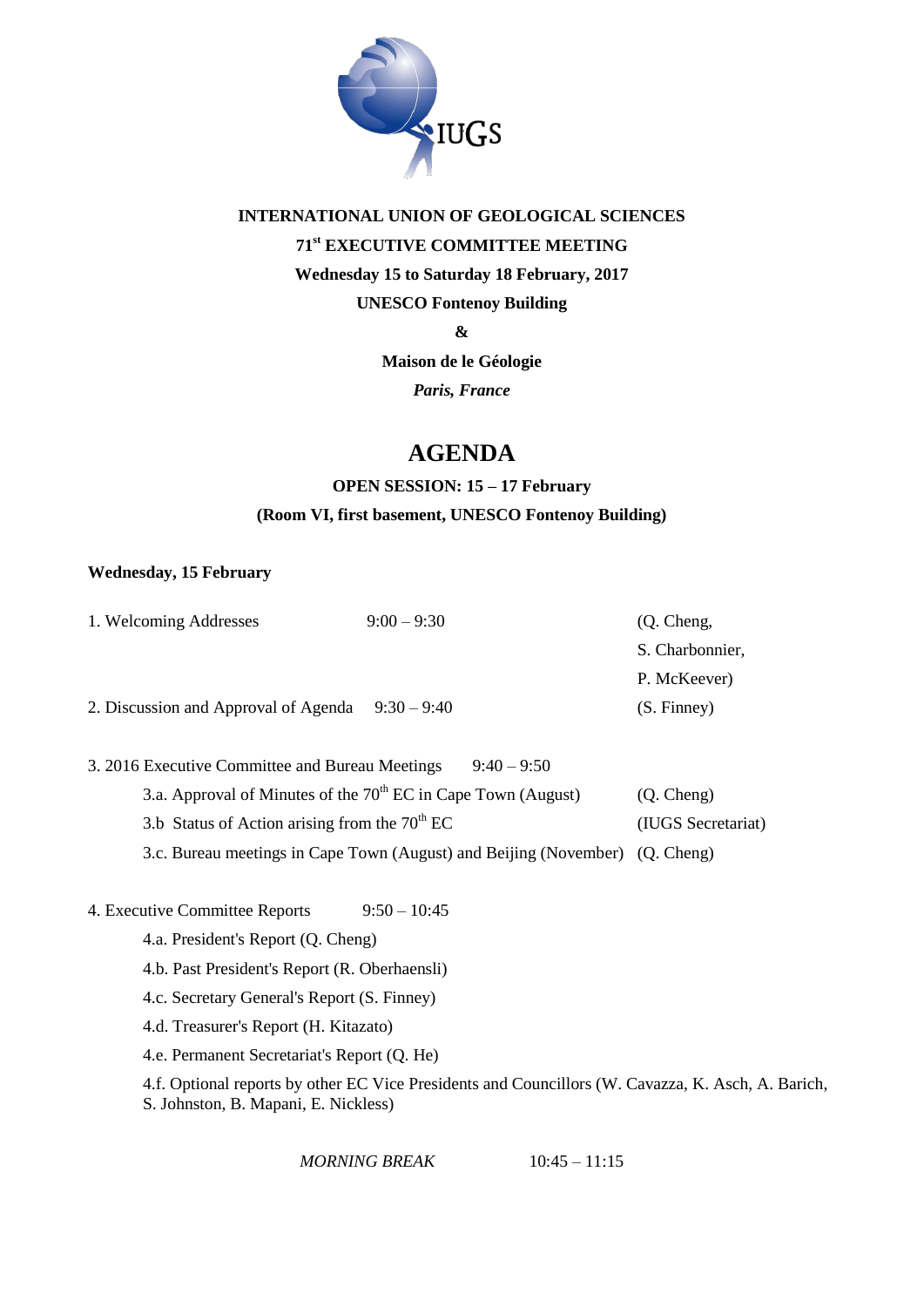| 5. Current Status Resourcing Future Generations 11:15 - 11:45     |                         |
|-------------------------------------------------------------------|-------------------------|
| 5.a. Progress of advancing the RFG initiative                     | (E. Nickless)           |
| 5.b. RFG 2018 in Vancouver                                        | (S. Johnston)           |
| 6. IUGS Committees $11:45 - 12:30$                                |                         |
| 6.a. Publications Committee                                       |                         |
| 6.a.1. EC Approval of IUGS Bureau Recommendation                  |                         |
| of Membership, Term, Chair, and Webmaster                         | (Q. Cheng, S. Finney)   |
| 6.a.2 Publications Committee Report                               | (D. Pereira)            |
| 6.a.3. Discussion of transfer of Episodes                         | (D. Pereira, S. Finney) |
| 6.a.4. Discussion of IUGS Website                                 | (S. Finney)             |
| <b>LUNCH</b><br>$12:30 - 13:30$                                   |                         |
| 6. IUGS Committees $13:30 - 14:30$                                |                         |
| 6.a. Publications Committee (continued)                           |                         |
| 6.a.5. E-Bulletin and Social Media: Status,                       | (A. Barich)             |
| Selection of new editor                                           |                         |
| 6.b. Strategic Implementation Committee (NASIC)                   | (E. Nickless)           |
| 6.c. Nominating Committee                                         | (R. Oberhaensli)        |
| 6.d. Finance Committee - formation of new committee               | (W. Cavazza)            |
| 6.e. Conference Committee - appointment of EC member to develop   | (Q. Cheng)              |
| 6.f. Scientific committee – appointment of EC member to develop   | (Q. Cheng)              |
| $14:30 - 15:30$<br>7. IUGS - UNESCO                               |                         |
| 7.a. Earth Sciences at UNESCO                                     | (P. McKeever)           |
| 7.b. IUGS-UNESCO IGCP                                             | (P. McKeever)           |
| 7.c. IUGS-GEOPARKS NETWORK, EC Representative                     | (S. Finney)             |
| 7.c.1. IUGS Geopark Award for promoting geological research       |                         |
| 7.d. International Consortium on Landslides (ICL)                 | (R. Oberhaensli)        |
| 7.d.1. Appointment of IUGS Member to ILP Bureau                   |                         |
| 7.e. Other possibilities (Geolabs, Geomuseums, Geotraining sites) | (Q Cheng)               |
| $15:30 - 16:00$<br><b>AFTERNOON BREAK</b>                         |                         |
| $16:00 - 17:30$<br>8. IUGS Membership                             |                         |
| 8.a. Report on Membership Status                                  | (H. Kitazato)           |
| 8.b. Communications with Adhering Members                         | (S. Finney)             |
| 8.c. Strategy for increasing memberships and membership levels    | (Q. Cheng, S. Finney)   |

#### *CLOSE OF DAY 1 AT APPROXIMATELY 17:30*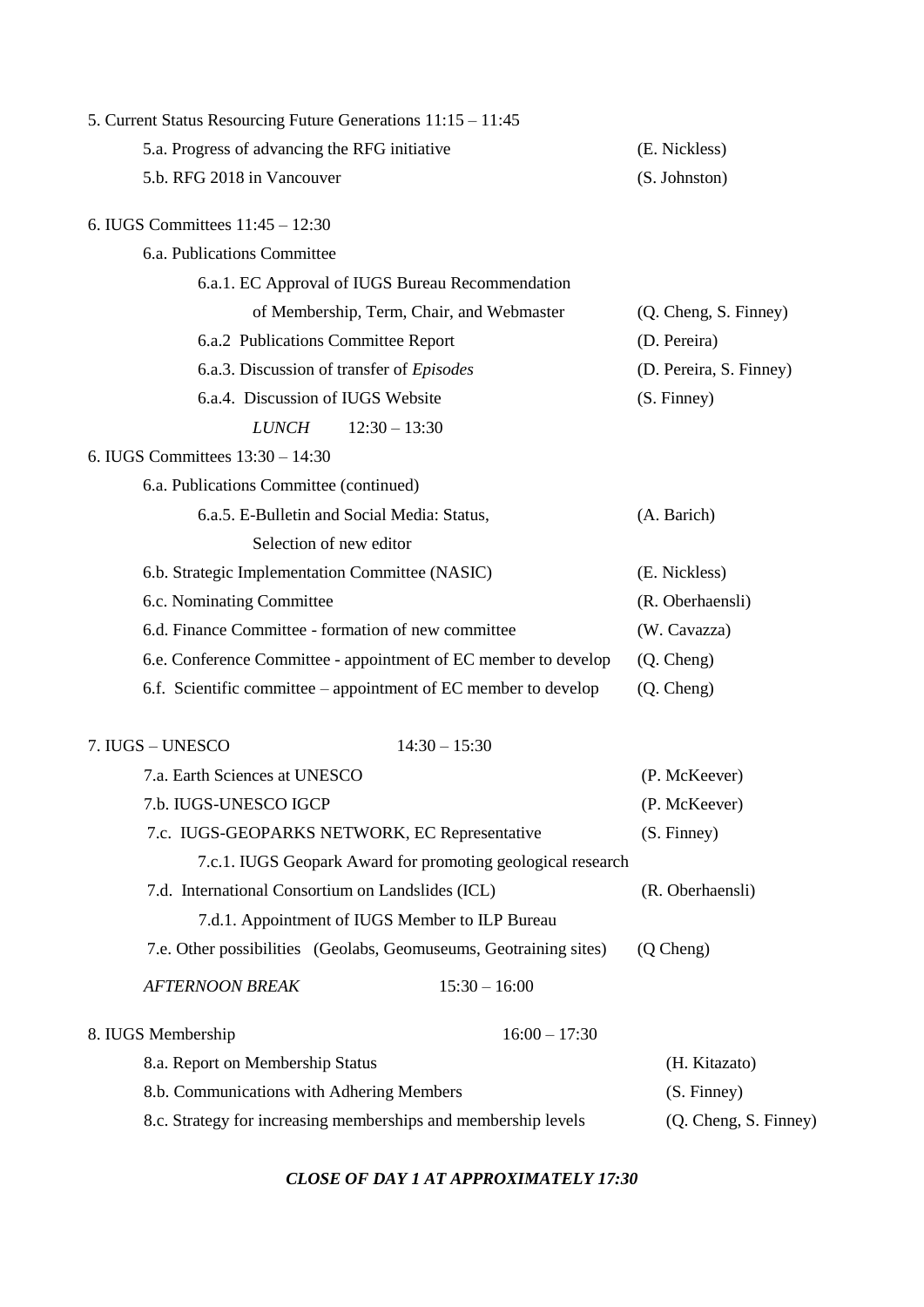| Thursday, 16 February                                                                            |                 |                            |
|--------------------------------------------------------------------------------------------------|-----------------|----------------------------|
| 9. EuroGeosurveys                                                                                | $9:00 - 9:15$   | (L. Demicheli)             |
| 10. Commission on Geologic Map of the World                                                      | $9:15 - 9:30$   | (P. Rosi)                  |
| 11. IUGS contact with OneGeology                                                                 | $9:30 - 9:40$   | (F. Robida)                |
| 12. International Council of Science (ICSU)                                                      | $9:40 - 10:00$  | (Q. Cheng)                 |
| 12.a. IUGS - ICSU relations                                                                      |                 |                            |
| 12.b. ICSU Grants Programme                                                                      |                 |                            |
| 13. IUGS - Geounions - IUGG relations                                                            | $10:00 - 10:30$ | (Q. Cheng, R. Oberhaensli) |
| 13.a. Joint IUGS-IUGG meeting                                                                    |                 | (K. Asch)                  |
| <b>MORNING BREAK</b>                                                                             | $10:30 - 11:00$ |                            |
| 14. International Geological Congress (IGC)                                                      | $11:00 - 11:45$ |                            |
| 14.a. 36th IGC in 2020 (New Delhi)                                                               |                 | (S. Nayak)                 |
| 14.b. International Geological Congress Committee (IGCC) meeting, 2017                           |                 | (S. Nayak)                 |
| 15. Earth Science Matters                                                                        | $11:45 - 12:00$ | (E. De Mulder)             |
| <b>LUNCH</b><br>$12:00 - 13:30$                                                                  |                 |                            |
| 16. IUGS Commissions: Annual Reports and Future Plans                                            | $13:30 - 15:30$ |                            |
| 16.a. International Commission on Stratigraphy (ICS)                                             |                 | (D.Harper)                 |
| 16.b. Education, Training and Technology Transfer (COGE)                                         | (C. King)       |                            |
| 16.c. Management and Application of Geosc. Info. (CGI)                                           | (F. Robida)     |                            |
| 16.d. History of Geological Sciences (INHIGEO)<br>Godard))                                       |                 | (P. Tacquet, G.            |
| 16.e. Tectonics and Structural Geology (TecTask)                                                 |                 | (S. Johnston)              |
| 16.f. Geoscience for Environmental Management (GEM), final report                                |                 | (B. Mapani)                |
| 16.g. Geoheritage (ICG)                                                                          |                 | (P. De Wever)              |
| 16.g.1. Heritage Stone Certificate                                                               |                 | (D. Pereira)               |
| 16.h. Global Geochemical Baselines (CGGB)                                                        |                 | (A. Demetriades)           |
| <b>AFTERNOON BREAK</b>                                                                           | $15:30 - 16:00$ |                            |
| 17. IUGS Task Groups, Initiatives, Joint Programs: Annual Reports and Future Plans 16:00 – 17:00 |                 |                            |
| 17.a. Global Geoscience Professionalism (TGGGP)                                                  |                 | (I. Fernandez)             |
| 17.b. Geohazards (TGG))                                                                          |                 | (Y. Okubo)                 |
| 17.c. Isotope Geology and Geochronology (TGIG)                                                   |                 | (I. Villa)                 |
| 17.d. Forensic Geology (IFG)                                                                     |                 | (J. McKinley)              |
| 17.e. International Lithosphere Programme (ILP)                                                  |                 | (M. Scheck-Wenderoth)      |

18. Discussion on reports and decisions of Commissions, Task Groups, and Initiatives 17:00 – 17:30 (Q. Cheng, S. Finney)

*CLOSE OF DAY 2 AT APPROXIMATELY 17:30*